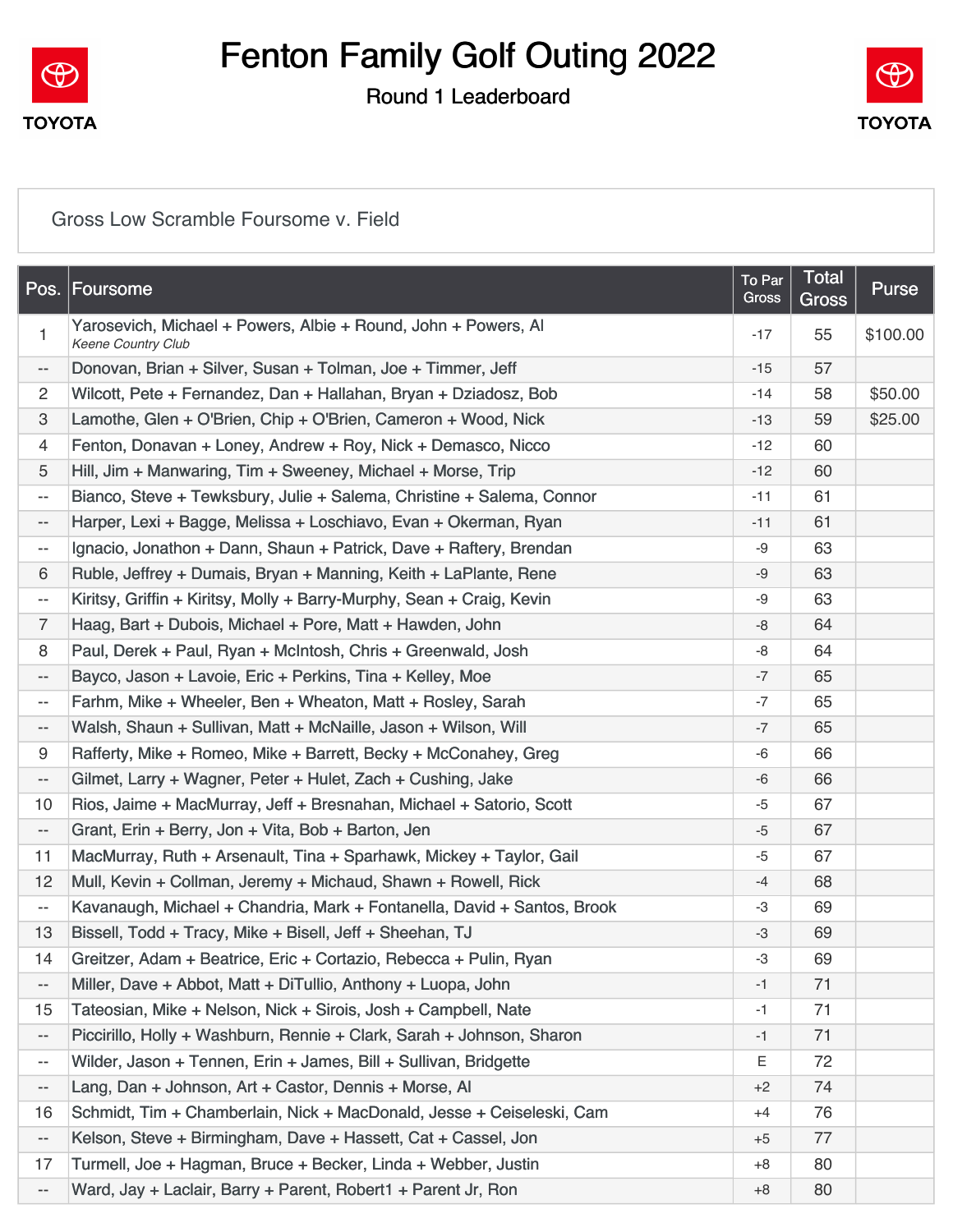

Round 1 Leaderboard



| 18                              | Robinson, Joel + Gagnon, Gary + Cummings, Paul + Myers, Peter       | $+10$ | 82        |  |
|---------------------------------|---------------------------------------------------------------------|-------|-----------|--|
| T19                             | Demasco, Steve + Demasco, Gianni + O'Brien, Trevor + Strable, Billy |       | <b>NS</b> |  |
|                                 | T19 Morrison, Andy + Hardesty, Dan + Geis, Peter + Norton, Thomas   |       | <b>NS</b> |  |
|                                 | T19 Pizzoti, Jack + Larock, Jon + Simmons, Rob + Lussier, Rob       |       | <b>NS</b> |  |
| Total Purse Allocated: \$175.00 |                                                                     |       |           |  |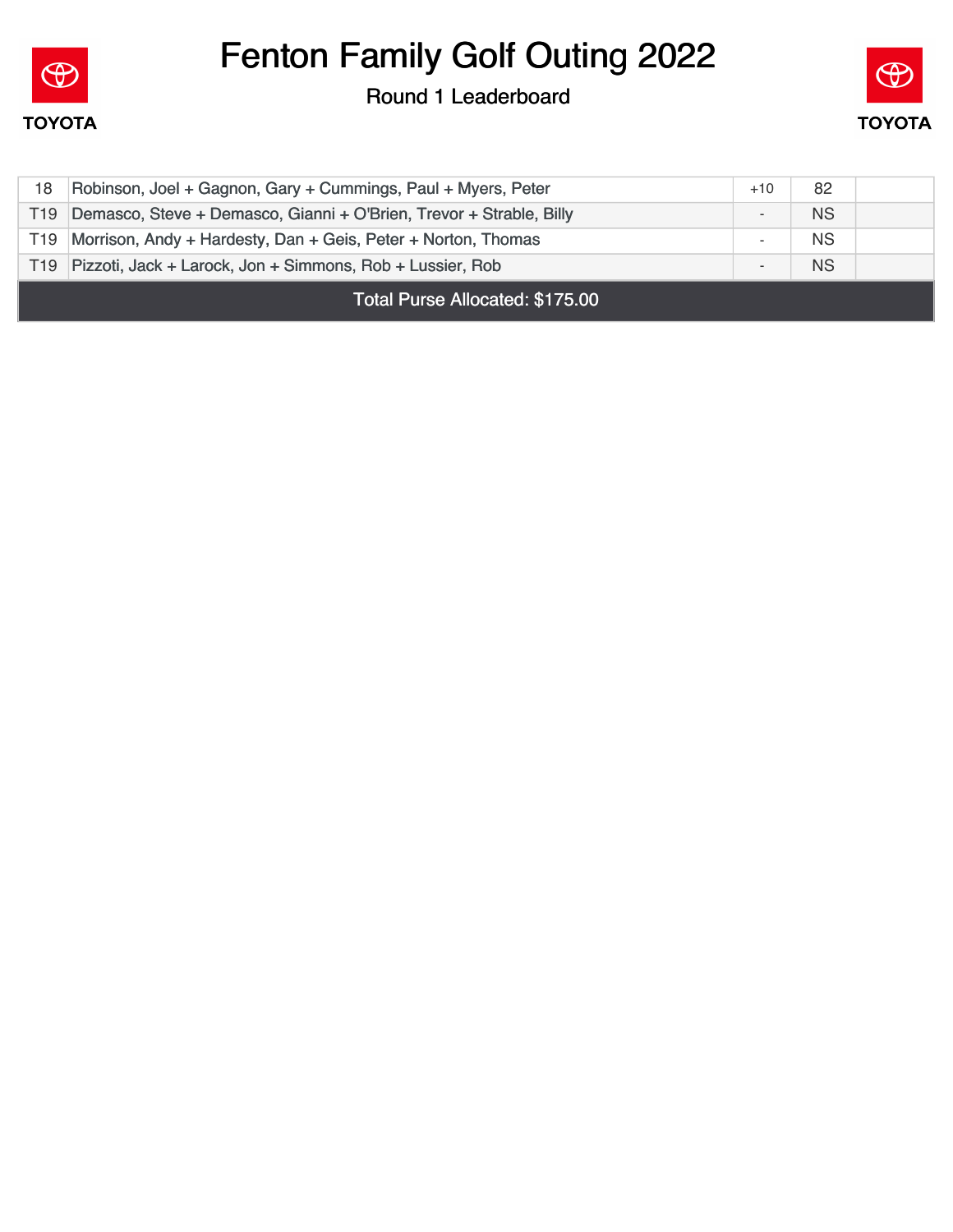

### Round 1 Leaderboard



#### [Net Low Scramble Foursome v. Field](https://static.golfgenius.com/v2tournaments/8535081387382822680?called_from=&round_index=1)

| Pos.                     | <b>Foursome</b>                                                                      | To Par<br><b>Net</b> | <b>Total</b><br><b>Net</b> | <b>Purse</b> |
|--------------------------|--------------------------------------------------------------------------------------|----------------------|----------------------------|--------------|
| $\mathbf{1}$             | Donovan, Brian + Silver, Susan + Tolman, Joe + Timmer, Jeff                          | $-22$                | 50                         | \$100.00     |
| $\overline{\phantom{a}}$ | Wilcott, Pete + Fernandez, Dan + Hallahan, Bryan + Dziadosz, Bob                     | $-19$                | 53                         |              |
| $\overline{c}$           | Bianco, Steve + Tewksbury, Julie + Salema, Christine + Salema, Connor                | $-19$                | 53                         | \$50.00      |
| 3                        | Harper, Lexi + Bagge, Melissa + Loschiavo, Evan + Okerman, Ryan                      | $-19$                | 53                         | \$25.00      |
| $\overline{4}$           | Kiritsy, Griffin + Kiritsy, Molly + Barry-Murphy, Sean + Craig, Kevin                | $-18$                | 54                         |              |
| --                       | Yarosevich, Michael + Powers, Albie + Round, John + Powers, Al<br>Keene Country Club | $-18$                | 54                         |              |
| 5                        | Ignacio, Jonathon + Dann, Shaun + Patrick, Dave + Raftery, Brendan                   | $-17$                | 55                         |              |
| $\overline{\phantom{a}}$ | Lamothe, Glen + O'Brien, Chip + O'Brien, Cameron + Wood, Nick                        | $-17$                | 55                         |              |
| $\overline{\phantom{a}}$ | Fenton, Donavan + Loney, Andrew + Roy, Nick + Demasco, Nicco                         | $-16$                | 56                         |              |
| --                       | Hill, Jim + Manwaring, Tim + Sweeney, Michael + Morse, Trip                          | $-16$                | 56                         |              |
| 6                        | Bayco, Jason + Lavoie, Eric + Perkins, Tina + Kelley, Moe                            | $-15$                | 57                         |              |
| $\overline{7}$           | Farhm, Mike + Wheeler, Ben + Wheaton, Matt + Rosley, Sarah                           | $-15$                | 57                         |              |
| $\overline{\phantom{a}}$ | Ruble, Jeffrey + Dumais, Bryan + Manning, Keith + LaPlante, Rene                     | $-14$                | 58                         |              |
| --                       | Paul, Derek + Paul, Ryan + McIntosh, Chris + Greenwald, Josh                         | $-14$                | 58                         |              |
| 8                        | Walsh, Shaun + Sullivan, Matt + McNaille, Jason + Wilson, Will                       | $-14$                | 58                         |              |
| 9                        | Gilmet, Larry + Wagner, Peter + Hulet, Zach + Cushing, Jake                          | $-14$                | 58                         |              |
| $\overline{\phantom{a}}$ | Haag, Bart + Dubois, Michael + Pore, Matt + Hawden, John                             | $-13$                | 59                         |              |
| --                       | Rafferty, Mike + Romeo, Mike + Barrett, Becky + McConahey, Greg                      | $-13$                | 59                         |              |
| 10                       | Grant, Erin + Berry, Jon + Vita, Bob + Barton, Jen                                   | $-13$                | 59                         |              |
| --                       | MacMurray, Ruth + Arsenault, Tina + Sparhawk, Mickey + Taylor, Gail                  | $-13$                | 59                         | \$100.00     |
| 11                       | Kavanaugh, Michael + Chandria, Mark + Fontanella, David + Santos, Brook              | $-11$                | 61                         |              |
| $\overline{\phantom{a}}$ | Rios, Jaime + MacMurray, Jeff + Bresnahan, Michael + Satorio, Scott                  | $-10$                | 62                         |              |
| 12                       | Wilder, Jason + Tennen, Erin + James, Bill + Sullivan, Bridgette                     | $-10$                | 62                         |              |
| $\overline{\phantom{a}}$ | Mull, Kevin + Collman, Jeremy + Michaud, Shawn + Rowell, Rick                        | $-10$                | 62                         |              |
| 13                       | Miller, Dave + Abbot, Matt + DiTullio, Anthony + Luopa, John                         | -9                   | 63                         |              |
| --                       | Bissell, Todd + Tracy, Mike + Bisell, Jeff + Sheehan, TJ                             | -9                   | 63                         |              |
| 14                       | Piccirillo, Holly + Washburn, Rennie + Clark, Sarah + Johnson, Sharon                | -9                   | 63                         |              |
| 15                       | Lang, Dan + Johnson, Art + Castor, Dennis + Morse, Al                                | -8                   | 64                         |              |
| $\overline{\phantom{a}}$ | Tateosian, Mike + Nelson, Nick + Sirois, Josh + Campbell, Nate                       | -8                   | 64                         |              |
| --                       | Greitzer, Adam + Beatrice, Eric + Cortazio, Rebecca + Pulin, Ryan                    | -6                   | 66                         |              |
| --                       | Schmidt, Tim + Chamberlain, Nick + MacDonald, Jesse + Ceiseleski, Cam                | $-5$                 | 67                         |              |
| 16                       | Kelson, Steve + Birmingham, Dave + Hassett, Cat + Cassel, Jon                        | $-3$                 | 69                         |              |
| $\overline{\phantom{a}}$ | Turmell, Joe + Hagman, Bruce + Becker, Linda + Webber, Justin                        | $-1$                 | 71                         |              |
| 17                       | Ward, Jay + Laclair, Barry + Parent, Robert1 + Parent Jr, Ron                        | $-1$                 | 71                         |              |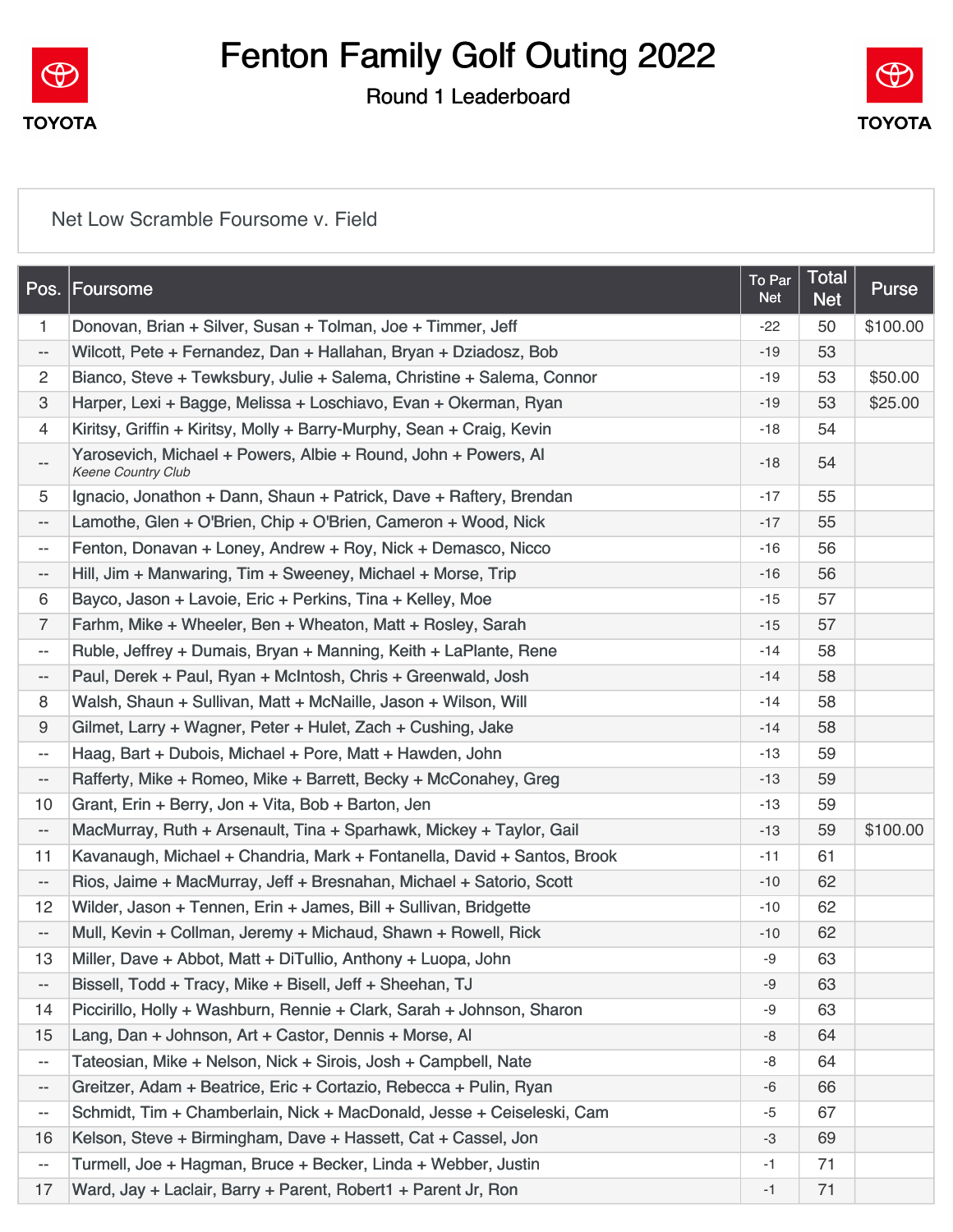

Round 1 Leaderboard



| Total Purse Allocated: \$275.00 |                                                                         |                          |           |  |
|---------------------------------|-------------------------------------------------------------------------|--------------------------|-----------|--|
|                                 | T18 Pizzoti, Jack + Larock, Jon + Simmons, Rob + Lussier, Rob           | -                        | <b>NS</b> |  |
|                                 | T18 Morrison, Andy + Hardesty, Dan + Geis, Peter + Norton, Thomas       | $\overline{\phantom{a}}$ | <b>NS</b> |  |
|                                 | T18 Demasco, Steve + Demasco, Gianni + O'Brien, Trevor + Strable, Billy | -                        | <b>NS</b> |  |
| $- -$                           | Robinson, Joel + Gagnon, Gary + Cummings, Paul + Myers, Peter           |                          | 72        |  |